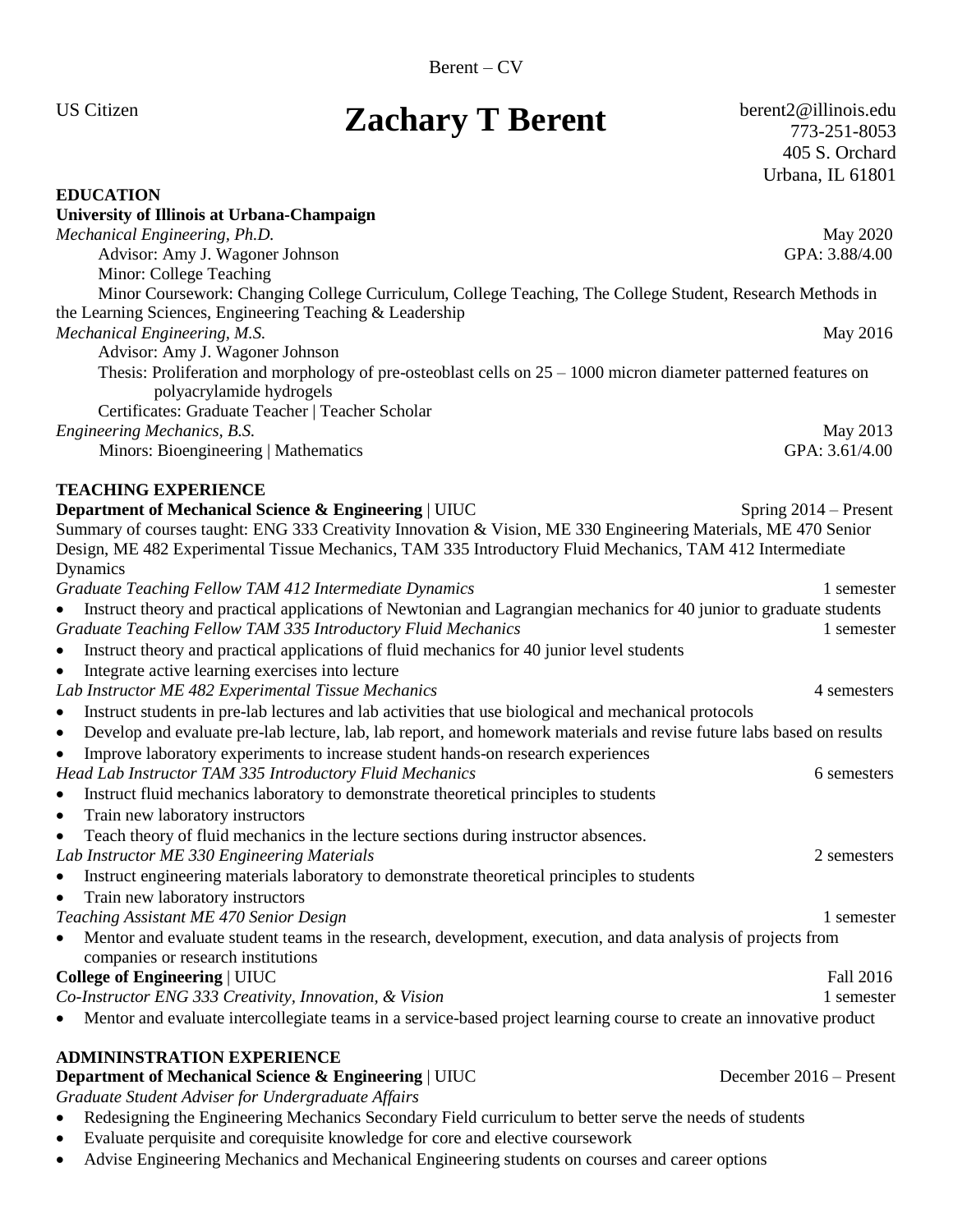- Articulate courses from other universities for UIUC credit
- Assist in determination of teaching assignments and course offerings for each semester

### **RESEARCH EXPERIENCE**

### **Applied Biomaterials and Biomechanics Laboratory** | UIUC **July 2013** – Present

#### *Graduate Research Assistant*

- Optimizing osteogenic differentiation through control of cell geometry, cell density, and stiffness in pre-osteoblast cells using a novel microcontact printing method on hydrogels
- Programming a simulation of pre-osteoblast cell proliferation and osteogenic differentiation on micro-islands
- Modeled capillary rise and forces in mineral scaffolds to increase cell growth
- *Published, J. Biomech Eng.* Performed and analyzed cell traction force measurements to evaluate the different cell adhesion mechanisms in undifferentiated and differentiated cells
- Mentor two undergraduate research assistants with independent projects related to the research above

# **Human Dynamics and Controls Lab** | UIUC September 2010 – August 2013

*Undergraduate Research Assistant*

- *In prep, J. Appl. Biomech*. Formulated and analyzed a 6-condition experiment testing muscle fatigue and injury recovery using a custom-built orthosis, which will enhance rehabilitation procedures
- Evaluated a set of actuators for efficient performance in powered orthosis

## **INDUSTRY EXPERIENCE**

**Gamma Technologies Inc.** | Westmont, IL **Summer 2012** Summer 2012

*Student Engineer* 

- Designed 15 features using mathematical models to expand user library for use in vehicle systems analysis
- Improved 46 user interface, processing, and post-processing features to enhance user experience with software

### **FELLOWSHIPS**

ASME Graduate Teaching Fellowship (American Society of Mechanical Engineers) – 2018-2019 & 2019-2020 MechSE Summer Teaching Fellowship (Dept. Mechanical Science & Engineering) – 2017

#### **AWARDS**

Excellence in Undergraduate Teaching (University of Illinois at Urbana-Champaign) – 2018 MechSE ME TA Excellence Award (Dept. Mechanical Science & Engineering) – 2017 List of Teachers Ranked as Outstanding (Top 10%, Center for Innovation in Teaching & Learning) – 11 semesters List of Teachers Ranked as Excellent (Top 30%, Center for Innovation in Teaching  $\&$  Learning) – 3 semesters National Science Foundation Graduate Research Fellowship Program Honorable Mention – 2013 Bioengineering John C. & Elizabeth J. Chato Award (Dept. Mechanical Science & Engineering) – 2013 Women's Resources Center Emerging Leader Award – 2013

#### **PUBLICATIONS**

Sivaguru M, Kabir MM, Gartia R, Biggs, D, Sivaguru B, Sivagurru A, **Berent ZT**, Wagoner Johnson AJ, Fried G, Liu G, Sadayappan S, Toussaint K. Enhancing Resolution and Contrast in Second-Harmonic Generation Microscopy Using an Advanced Maximum Likelihood Estimation Restoration Method. 2017;10069:1-8. doi:10.1117/12.2256534. Poellmann MJ, Estrada JB, Boudou T, **Berent ZT**, Franck C, Wagoner Johnson AJ. Differences in Morphology and Traction Generation of Cell Lines Representing Different Stages of Osteogenesis. J Biomech Eng. 2015;137(12):124503. doi:10.1115/1.4031848.

#### **PRESENTATIONS**

**Berent ZT**, Alidoost, K*.* Tackling Common Issues in Engineering Lab Courses. Fall 2017 Graduate Academy for College Teaching; August 2017; Urbana, IL.

**Berent ZT**, Alidoost, K*.* Mechanical Engineering TA Overview. Spring 2017 Graduate Academy for College Teaching; January 2017; Urbana, IL.

**Berent ZT***.* Treat Yo Self! Self Care in College Teaching. Fall 2016 Graduate Academy for College Teaching; August 2016; Urbana, IL.